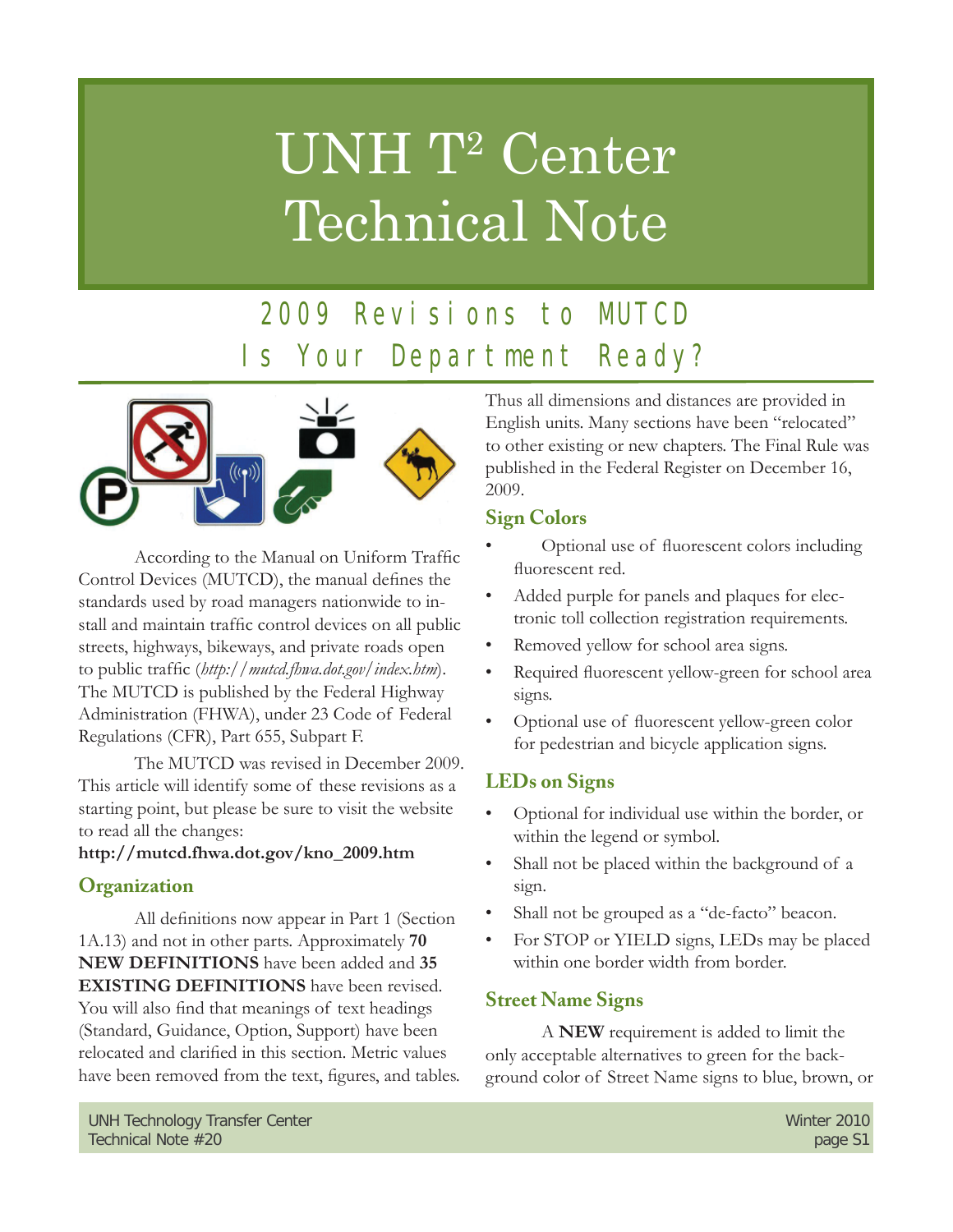white to eliminate a wide variation in practice among jurisdictions. The white background is only allowed with a black legend.

 A **NEW OPTION** is also added allowing the border to be omitted, as is common practice for post-mounted street name signs.

 Colors are deemed inappropriate colors are being used because these are colors reserved for other traffic control device messages, or the colors used have poor contrast ratio between legend and background. The alternatives allow flexibility for communities in more densely developed areas to distinguish amongst themselves, providing additional navigational cues to road users.

 There is a **NEW** table for letter heights on Street Name signs. See *MUTCD Table 2D-2* for recommended minimum sizes based on the mounting type, road classification, and speed limit.



#### **Some Word Message Signs Are Deleted**

 The HILL, DIVIDED HIGHWAY, DIVIDED ROAD, DIVIDED HIGHWAY ENDS, DIVIDED ROAD ENDS, STOP AHEAD, YIELD AHEAD, AND SIGNAL AHEAD word signs are **DELETED** from the MUTCD because symbol signs have been in use for more than 35 years and word signs have become obsolete.

# **Community Wayfinding Guide Signs**

**NEW** provisions are added regarding the use

of community wayfinding guide signs to direct road users to key local civic, cultural, visitor, and recreational sites and to other destinations within a city or a local urbanized or downtown area. Specific provisions regarding such design elements as background and legend colors, arrow placement, number of destinations, and general placement are included.



#### **Regulatory Signs, Barricades & Gates**

 Larger sizes for certain signs on multi-lane roads with speed limits of 40 mph or more will enhance a driver's recognition.

 Larger sizes for STOP signs for multi-lane roads require:

- 36" for any STOP sign facing a multi-lane approach,
- 36" for any multi-lane side road approach to a multi-lane road, and
- 36" for any side road approach to a multi-lane road with a speed limit of 45 mph or higher.

 New guidance on factors to be considered when establishing intersection right-of-way control is based upon:

- \* Vehicular, bicycle & pedestrian volumes
- \* Number & angle of approaches
- \* Approach speeds
- \* Sight distance
- \* Reported crash performance.

The use of 2-WAY, 3-WAY, and

 Winter 2010 UNH Technology Transfer Center page S2 Technical Note #20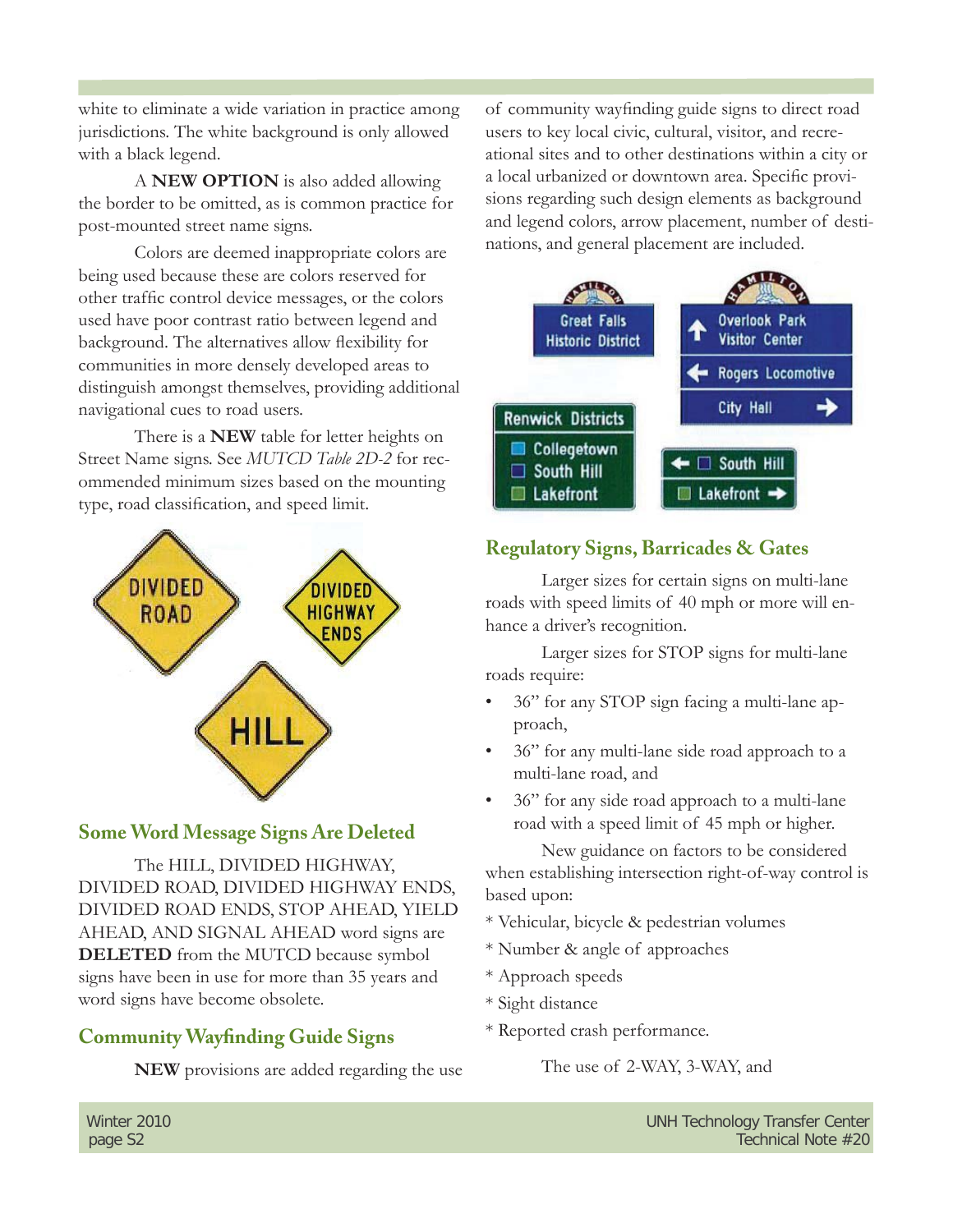4-WAY plaques is **PROHIBITED**. The ALL-WAY plaque remains as a "shall" if STOP signs are used on all approaches.

 There is a **NEW** plaque that MAY be used with STOP signs under special conditions.

 Signs on the back of STOP/YIELD signs

and stickers and other messages on STOP/YIELD signs and posts cannot obscure the shape of a STOP or YIELD sign. For signs mounted back-to-back, STOP or YIELD signs should stay within the edges. Placing two STOP or YIELD signs on the same post for emphasis is now **PROHIBITED**.







*Incorrect installation.*

 A **NEW** NO STRAIGHT THROUGH symbolic sign is added using the Canadian standard symbol. The sign is useful at four-legged intersections where the prohibited through movement is onto a road that does not have a "Do Not Enter" condition.

 And don't forget those roundabouts where **NEW** roundabout directional arrows should be installed on central islands and roundabout circulation signs used as drivers approach (at mini-roundabouts combine these with a YIELD sign). Chevron signs may be mounted at a 4 foot height.

 A **NEW** table (at top of next paragraph) recommends spacing of chevron signs.

| Advisory<br>Speed | Curve<br>Radius | Sign<br>Spacing |
|-------------------|-----------------|-----------------|
| mph)              | (feet)          | (feet)          |
| 15 or less        | Less than 200   | 40              |
| 20 to 30          | 200 to 400      | 80              |
| 35 to 45          | 401 to 700      | 120             |
| 50 to 60          | 701 to 1,250    | 160             |
| More than 60      | More than 1,250 | 200             |

 There are **NEW** optional signs for enforcement of start of turn lanes -- R3-20L and R3-20R indicate when a left or right turn lane begins. The two **NEW** plaques to the right may be mounted with regulatory signs.

# **Pedestrians and Shoulders**

 Directions for pedestrians have been improved with overhead crossing signs Rl -9 and Rl -9a. Follow regulations of in-street pedestrian crossing signs for placement locations. Backgrounds may be fluorescent yellow or yellow-green. Remember that supports for in-street crossing signs must be designed to bend over and bounce back when struck.

 A **NEW** SHOULDER DROP-OFF supplemental plaque may be mounted below a W8-l7 sign. **NEW** NO SHOULDER and SHOULDER ENDS word message signs have been added to warn drivers that shoulders do not exist along the roadway or that the shoulder ends. Inconsistencies were found in the legends of signs currently in use. These signs are **OPTIONAL**.

 A **NEW** Combined Bicycle/Pedestrian sign and a **NEW** TRAIL X-ING supplemental plaque are added to provide warning of a shared-use path crossing that is used by both bicyclists and pedestrians. Under the provisions of the 2003 MUTCD, as shown in the photo on the right, agencies needed to use both a pedestrian crossing signal and a bicycle crossing sign. This **NEW** sign combines both messages onto a single sign.

UNH Technology Transfer Center Winter Winter 2010 Technical Note #20 page S3